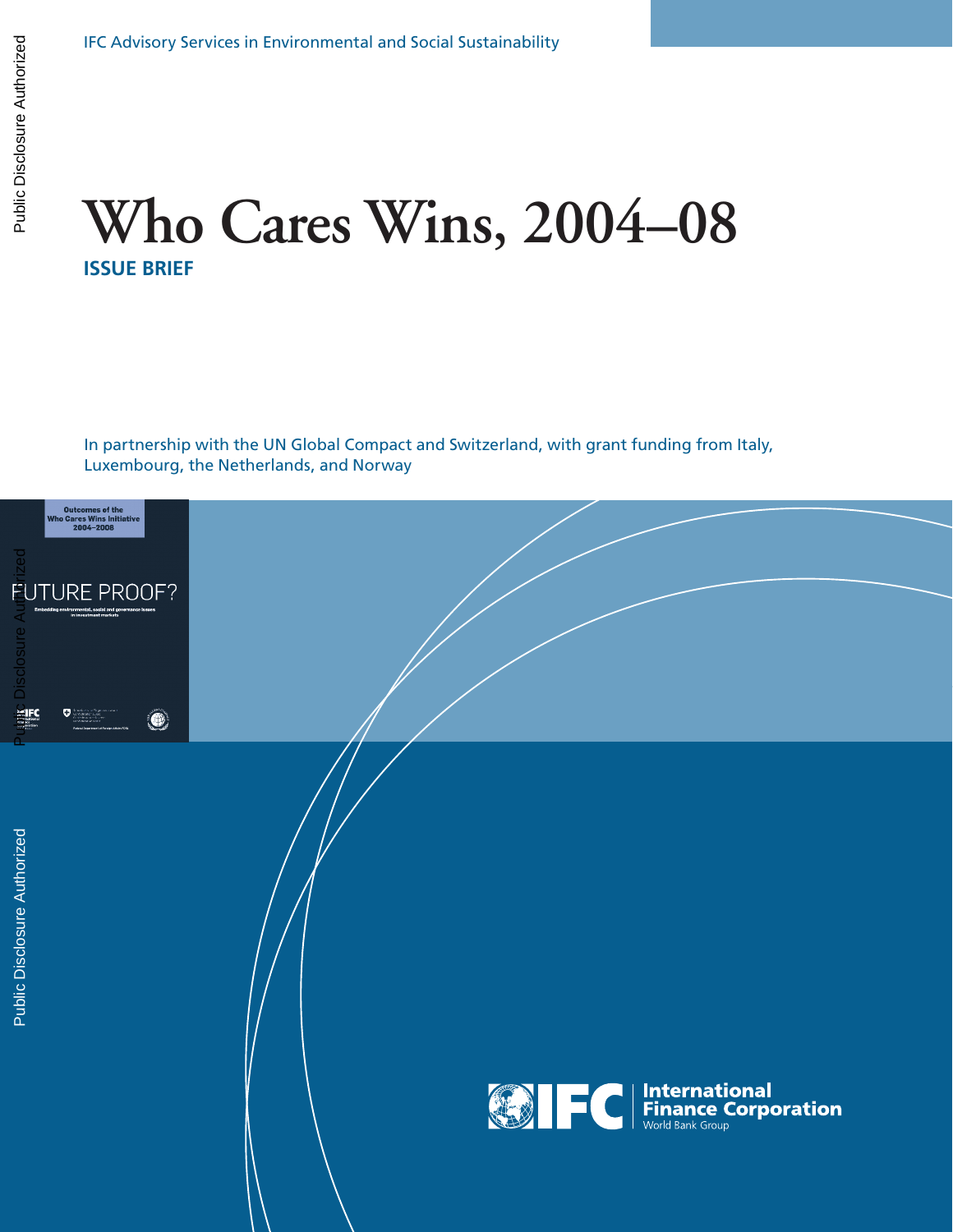## **Introduction**

To support the growth of sustainable capital flows, IFC advisory services seek to influence, support, and enable capital market stakeholders to better integrate environmental, social, and governance (ESG) factors into capital allocation and portfolio management processes, using IFC's own investment practices as a model. IFC is playing its part to support the growth of the market by funding the development of enhanced stock market indices, financial instruments, and through targeted market research.

*Who Cares Wins* (WCW) was initiated by the UN Secretary General and UN Global Compact in 2004 in collaboration with the Swiss government. The initiative was endorsed by 23 financial institutions collectively representing more than US\$6 trillion in assets. IFC and the World Bank Group were among the endorsing institutions.

From 2004 to 2008, the UN Global Compact, IFC, and the Swiss government sponsored a series of closed-door/ invitation-only events for investment professionals, providing a platform for asset managers and investment researchers to engage with institutional asset owners, companies and other private and public actors on ESG issues. The initiative aimed to increase the industry's understanding of ESG risks and opportunities, and to

improve integration of ESG into the investment decision making. Each event considered a particular element of ESG mainstreaming, from the interface between investors and companies to the particular role of ESG issues in emerging markets investment. These are discussed in more detail in the respective reports published after each event. In concluding four years of consultations with the industry, the final report proposes actions for further ESG integration – scaling up current know-how in order to attain widespread integration of ESG issues into financial markets.

#### **Publications of the Who Cares Wins Initiative:**

- 2004 *Connecting Financial Markets to a Changing World*
- 2005 *Investing for Long-Term Value*
- 2006 *Communicating ESG Value Drivers and the Company-Investor Interface*
- 2007 *New Frontiers in Emerging Markets Investment*
- 2008 *Future Proof? Embedding ESG issues in Investment Markets*

These reports can be downloaded in full from IFC's website. This summary version abridges the strategic outcomes of the WCW initiative.

## **EXECUTIVE SUMMARY**

The past years can be described as a period of intense experimentation and learning regarding the relevance of ESG issues for investments and their integration into investment decisions. The industry has progressed considerably since 2004; it is today a commonly accepted fact that ESG issues can have a financial impact on single companies or entire sectors. The industry has also become more sophisticated in understanding when and where this impact is relevant. Leading analysts have developed the necessary techniques to integrate ESG issues into financial analysis – proving that ESG integration is absolutely within the reach of the analyst profession.

However this know-how is not yet widely applied in the industry. Given the role of investors in assessing future economic developments and the potential for many ESG issues to change significantly the course of our economies,<sup>1</sup> this lack of uptake is surprising.

To understand better the impediments to a wider uptake of ESG information by the financial industry, a systemic view is needed. The WCW consultations looked in-depth at the relationships of key actors, honing in on the interaction between asset owners (pension funds and other institutional investors), asset managers, investment researchers, and regulators. The final report *Future Proof? Embedding Environmental, Social and Governance Issues in Investment Markets* offers a set of key recommendations for each of the actors in order to improve and scale up ESG integration considerably.

The dynamic nature of the financial industry means that each actor is highly dependent on other actors. It also means that changes in the behavior of key actors, such as the asset owners at the top of the chain, can rapidly unblock stalled situations and move the system to a new equilibrium.

In the coming years, the financial industry has the opportunity to reap the gains of the good work done so far by applying it more widely to mainstream investment processes. If the industry does not seize this opportunity, it risks failing to account for important developments

<sup>1.</sup> Climate change and its policy response being one example.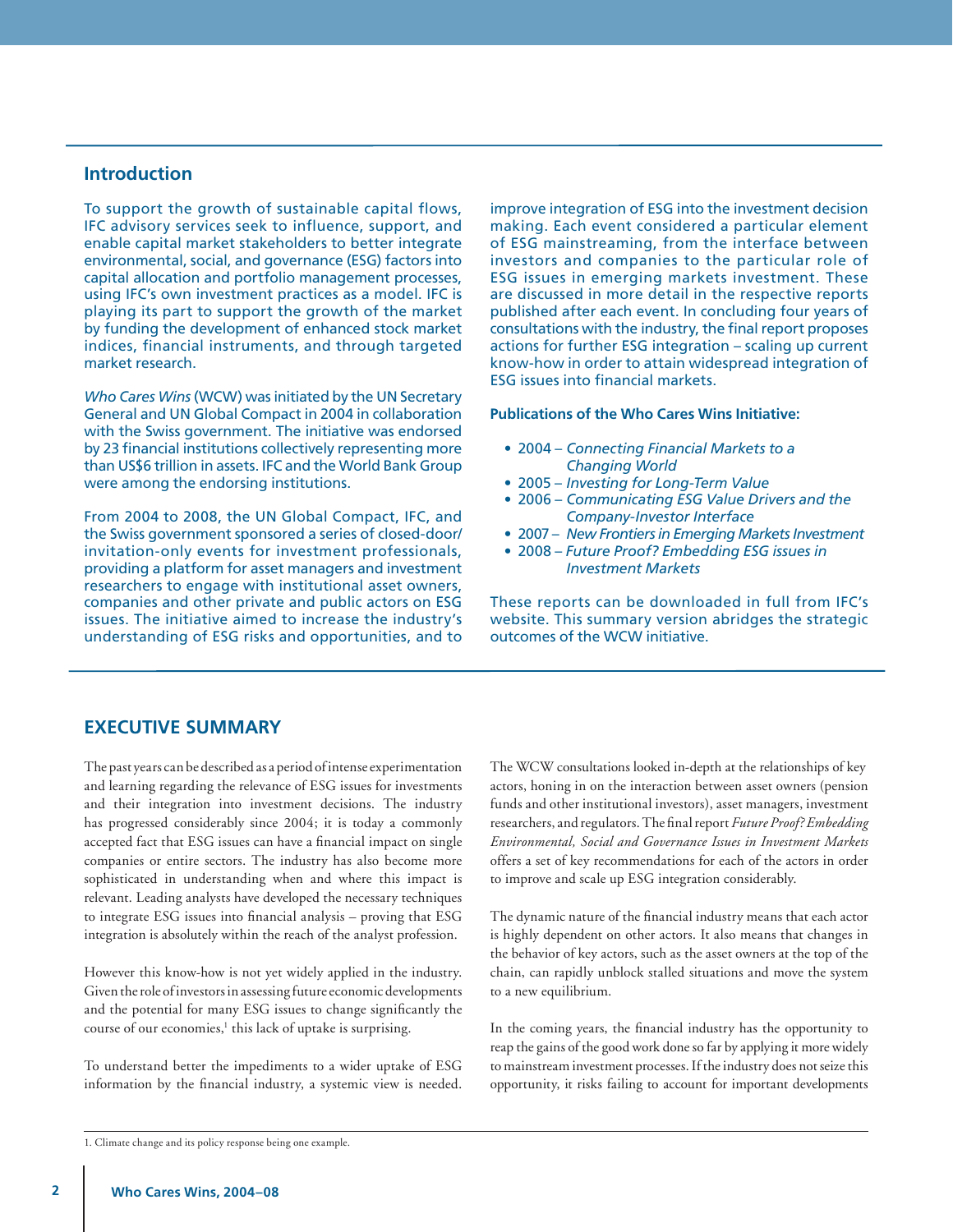that are shaping the future of our economies. This in turn could create systemic risks for the financial industry and the economy at large. The positive message is that ESG integration currently represents an important source of competitive differentiation and value creation for financial institutions that make it part of their strategy.

However, the next phase of ESG integration will require the leadership of the CEOs and CIOs of financial institutions and implementation at all levels of their organizations, or it will not happen. Employees working on ESG integration must be given appropriate incentives, different actors must agree on ways to share the costs and benefits of developing new ESG-inclusive services, and institutions' strategies need to be communicated better to the market at large.

#### PROGRESS IN ESG INTEGRATION

The level of awareness of ESG issues among mainstream professionals has greatly improved since the launch of WCW, with new collaborative initiatives such as the Principles for Responsible Investment (PRI) facilitating the adoption of best practices. The development phase, characterized by experimentation and innovation in many areas, is now drawing to a close, leaving those institutions that have made a firm institutional commitment to the space with a springboard for scaling up ESG integration.

However, progress has not been uniform – ESG issues have not been taken up by investors to equal extents. Nor have the various actors in the investment system moved forward in unison.

**Asset owners** (e.g., pension funds, insurance companies) at the head of the chain have certainly improved their awareness of ESG issues, but their implementation efforts – investing in an ESG-inclusive manner – have been disappointing. In contrast, active ownership activities, including the exercise of voting rights and engagement with companies, have made good progress since 2004.

Likewise, the leading **consultants** have invested in researching what ESG issues are built in to standard services such as investment strategy, asset allocation, and manager selection. But the majority of the consultancy world is well behind the space set by a few leaders.

The clearest progress made by **asset managers** has been in terms of sourcing ESG-inclusive investment research from service providers. On the other hand, it is much less clear how the research is actually being used by asset managers. Indeed, asset managers are candid about the challenge of integrating ESG information into their traditional frameworks.

In the future, asset managers must provide a greater degree of transparency towards research providers and company management on the use of ESG data, and towards asset owners and consultants in terms of the objectives of their ESG-inclusive investment products and services. Further progress in asset management will also require clearer incentives for employees involved in ESG integration.

A big step forward has been made in the past years by academics and **investment researchers** in developing the analytical frameworks and demonstrating the rationale for ESG integration in investment research. Although the actual coverage of ESG by mainstream investment research has improved (from a low base), coverage remains patchy and is generally driven by specialist teams rather than by mainstream analysts. The key challenges ahead for researchers are insufficient incentive systems, the high cost of building teams and tools, and the lack of comparable company data on ESG issues.

Leading **companies** have advanced greatly in making ESG issues part of their strategy (arguably more rapidly than investors), and have shown that they are willing to engage in a sophisticated dialogue with investors on financially-material ESG issues. Figure 1 illustrates the ESG issues that investors raised most frequently to emerging market companies. Nonetheless, the production of ESG data that are robust and comparable, and the integration of the most material issues into investor relations communications remain areas of concern.

### **Figure 1. Emerging Market Companies Describe the Issues that Investors Raise Most Frequently**



Source: IFC/Economist Intelligence Unit survey, 2007